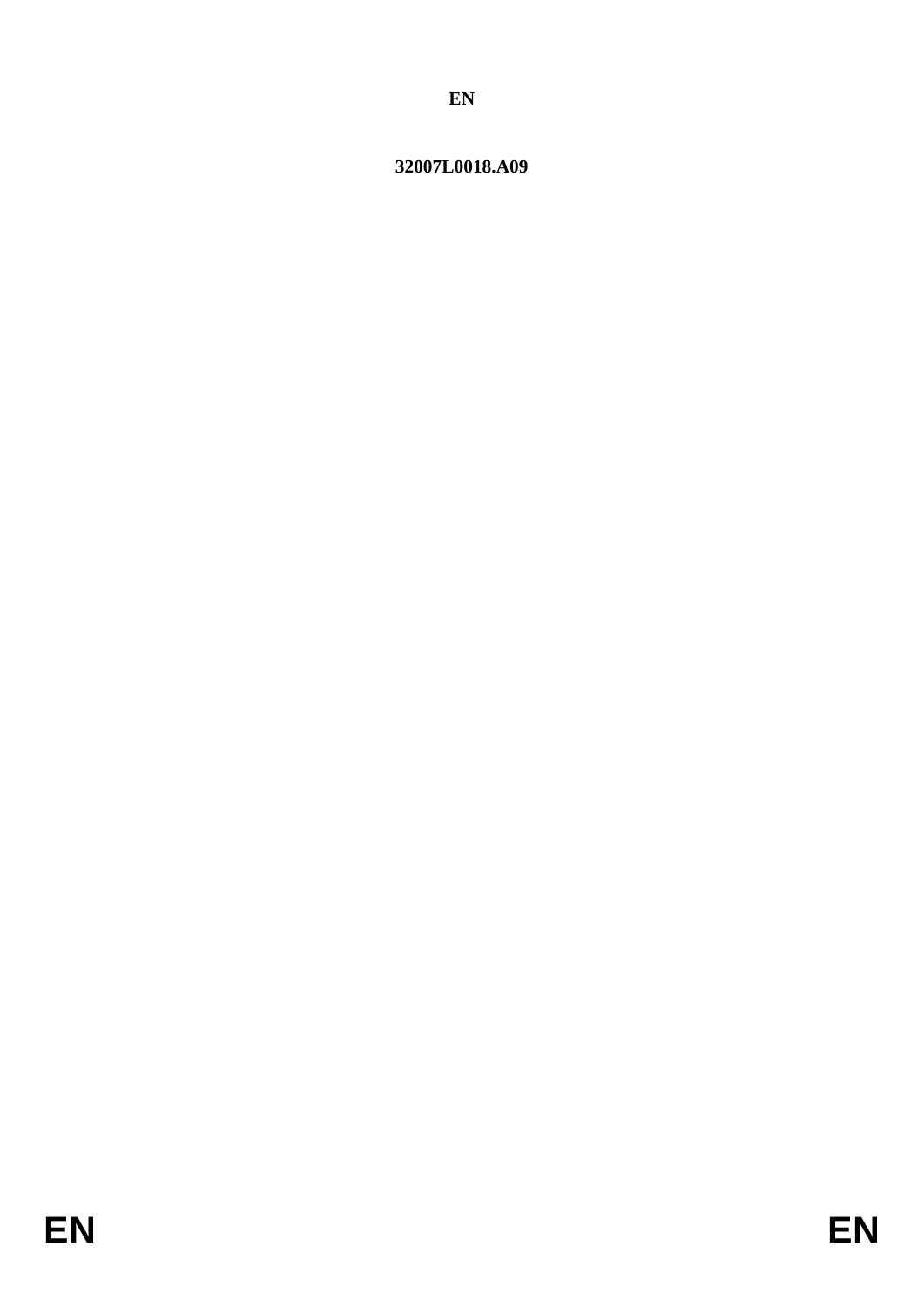# **DECISION OF THE EEA JOINT COMMITTEE No 66/2008**

## **of 6 June 2008**

### **amending Annex IX (Financial services) to the EEA Agreement**

### THE EEA JOINT COMMITTEE,

Having regard to the Agreement on the European Economic Area, as amended by the Protocol adjusting the Agreement on the European Economic Area, hereinafter referred to as 'the Agreement', and in particular Article 98 thereof,

Whereas:

- (1) Annex IX to the Agreement was amended by Decision of the EEA Joint Committee No 5[1](#page-0-0)/2008 of 25 April 2008<sup>1</sup>.
- (2) Commission Directive 2007/18/EC of 27 March 2007 amending Directive 2006/48/EC of the European Parliament and of the Council as regards the exclusion or inclusion of certain institutions from its scope of application and the treatment of exposures to multilateral development banks<sup> $2$ </sup> is to be incorporated into the Agreement,

HAS DECIDED AS FOLLOWS:

#### *Article 1*

The following shall be added in point 14 (Directive 2006/48/EC of the European Parliament and of the Council) of Annex IX to the Agreement:

', as amended by:

- **32007 L 0018**: Commission Directive 2007/18/EC of 27 March 2007 (OJ L 87, 28.3.2007, p. 9).'

## *Article 2*

The texts of Directive 2007/18/EC in the Icelandic and Norwegian languages, to be published in the EEA Supplement to the *Official Journal of the European Union*, shall be authentic.

-

<span id="page-1-0"></span> $\frac{1}{2}$  OJ L 223, 21.8.2008, p. 49.<br>OJ L 87, 28.3.2007, p. 9.